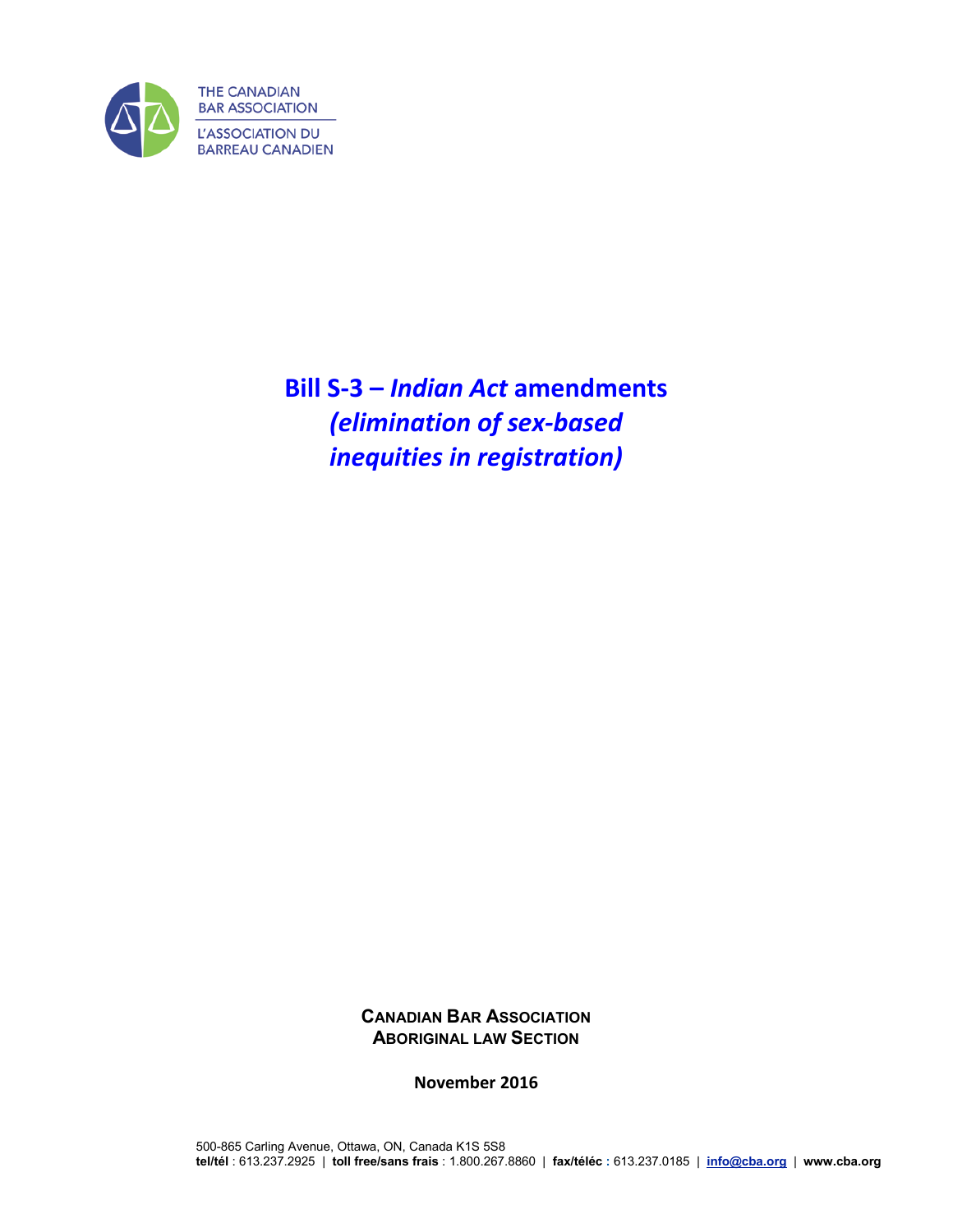## **PREFACE**

The Canadian Bar Association is a national association representing 36,000 jurists, including lawyers, notaries, law teachers and students across Canada. The Association's primary objectives include improvement in the law and in the administration of justice.

This submission was prepared by the CBA Aboriginal Law Section, with assistance from the Legislation and Law Reform Directorate at the CBA office. The submission has been reviewed by the Legislation and Law Reform Committee and approved as a public statement of the CBA Aboriginal Law Section.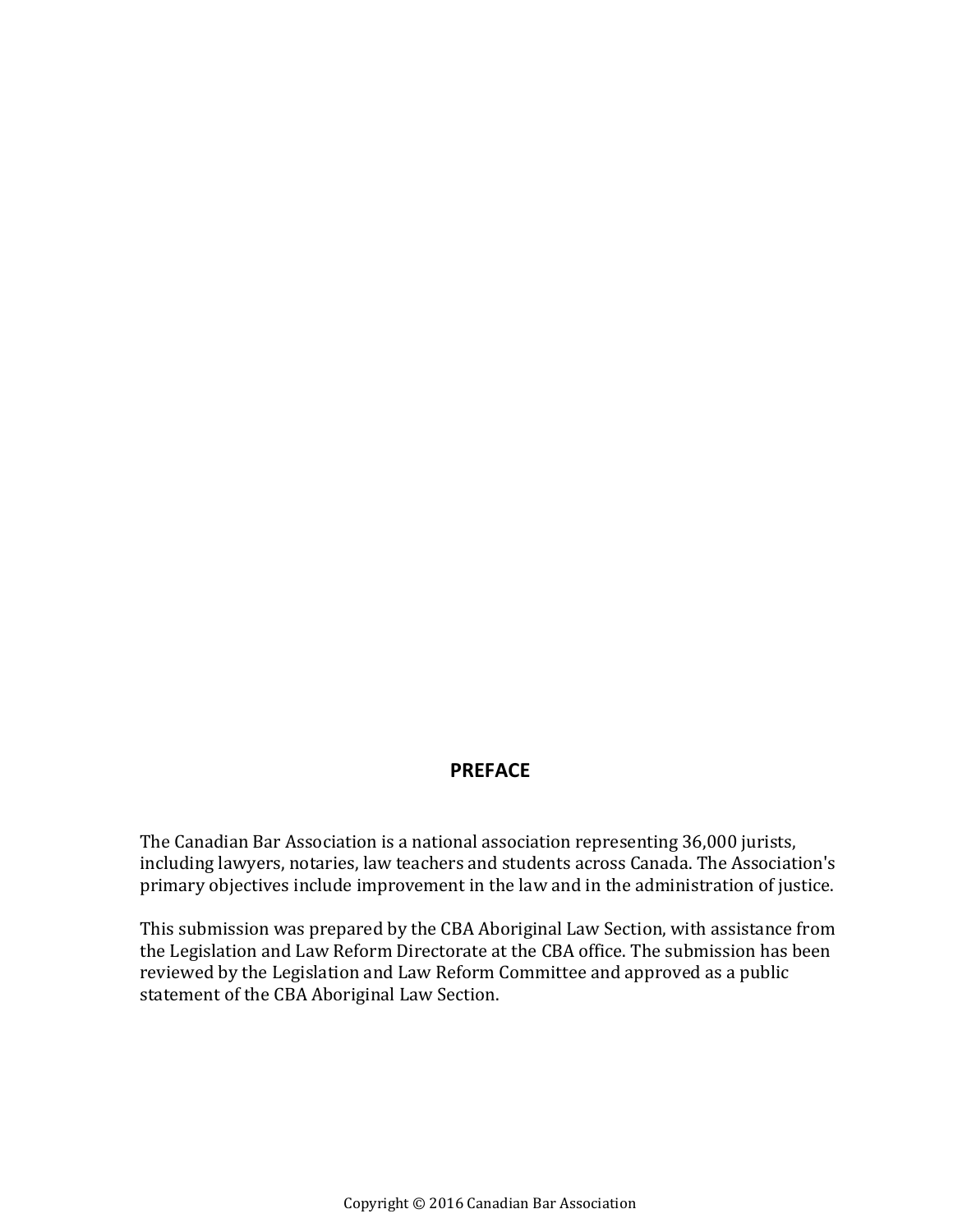## **TABLE OF CONTENTS**

## **Bill S-3 –** *Indian Act* **amendments** *(elimination of sex-based inequities in registration)*

|     | II. INDIAN REGISTRATION SYSTEM: THEN AND NOW1 |
|-----|-----------------------------------------------|
|     |                                               |
| IV. | <b>GOVERNMENT'S FIDUCIARY OBLIGATIONS 4</b>   |
|     | V. IDENTIFYING AND REDRESSING                 |
|     |                                               |
|     |                                               |
|     |                                               |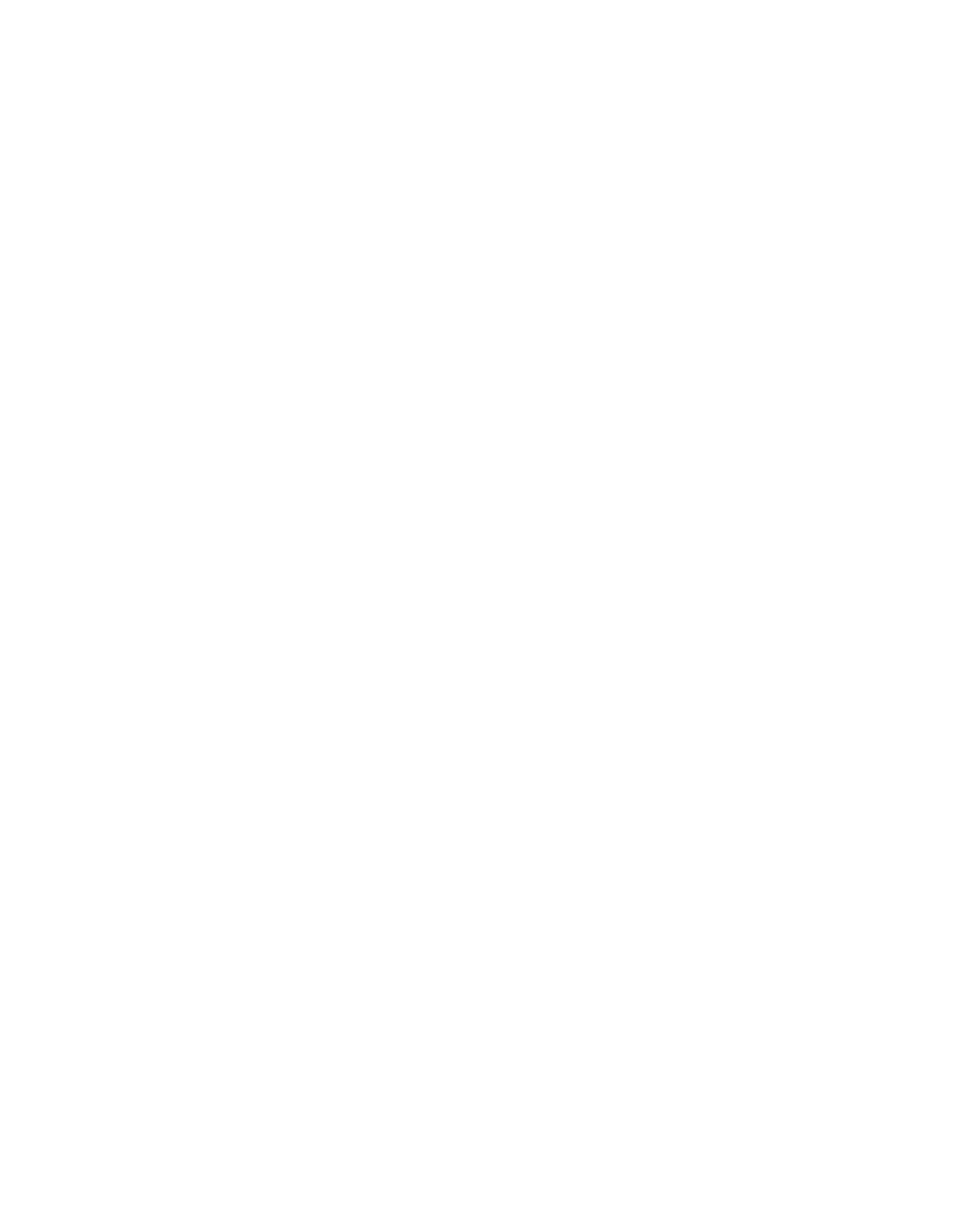# **Bill S-3 –** *Indian Act* **amendments** *(elimination of sex-based inequities in registration)*

## <span id="page-4-0"></span>**I. INTRODUCTION**

The Canadian Bar Association's Aboriginal Law Section (CBA Section) appreciates the opportunity to comment on gender equity in Indian registration in Bill S-3, *An Act to amend the Indian Act (elimination of sex-based inequities in registration).*

In April 2010, the CBA Section proposed several recommendations to ensure that what was then Bill C-3, *Gender Equity in Indian Registration Act,* would achieve its objective of promoting gender equity in Indian registration. Not all of those recommendations were adopted before the Bill was passed.

The CBA Section is pleased that some of our recommendations for Bill C-3 are now in Bill S-3, responding to the Quebec Superior Court's decision in *Descheneaux c. Canada (Procureur général)*,[1](#page-4-2) notably removing section 6(1)(c.1)(iv) of the *Indian Act*,[2](#page-4-3) and adding section 6(1) to more effectively eradicate gender inequity in Indian registration.

We believe that Bill S-3 is on the right track to effectively promote gender equity in Indian registration. That said, the CBA Section makes several recommendations aimed at avoiding further litigation on gender equity in Indian registration.

## <span id="page-4-1"></span>**II. INDIAN REGISTRATION SYSTEM: THEN AND NOW**

In 1985, Bill C-31[3](#page-4-4) amended the *Indian Act*, with the intent of eliminating discrimination against women in the Indian Status registration system. However, gender discrimination was not fully remedied by the bill as it only provided status to the third-generation descendants of male Indians who lost their status at age 21 under the pre-1985 'double mother rule'. The descendants of women who had lost status before 1985 because of marriages to non-Indian

<span id="page-4-2"></span> $\mathbf{1}$ 2015 QCCS 3555.

<span id="page-4-3"></span><sup>2</sup> RSC 1985 c.I-5.

<span id="page-4-4"></span><sup>3</sup> *An Act to Amend the Indian Act*, SC 1985, c.27.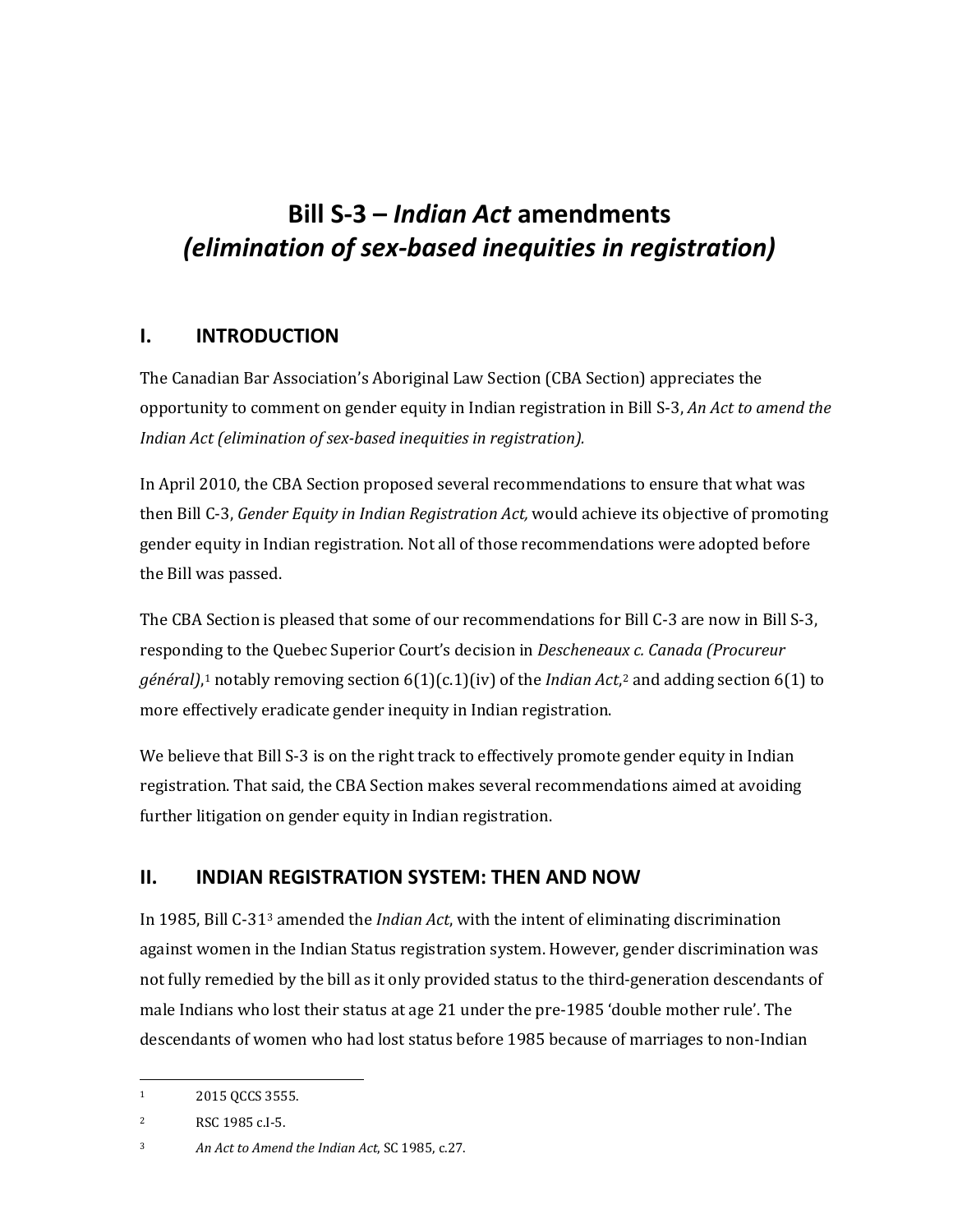men and who regained status under section 6(1)(c) of the *Indian Act* after 1985 faced the 'second generation cut-off' rule' (which results in the loss of Indian Status after two successive generations of mixed-status parenting), one generation sooner than the descendants of status Indian men who married non-status Indian women before 1985. As a result, third-generation descendants of female status Indians had lost Indian Status due to the second generation cutoff rule, while the third-generation descendants of male status Indians would at least have Indian Status under section 6(2) of the *Indian Act*.

The British Columbia Court of Appeal addressed this issue in *McIvor v. Canada (Registrar, Indian and Northern Affairs)*,[4](#page-5-0) holding that sections 6(1)(a) and 6(1)(c) of the *Indian Act* violated section 15 of the *Canadian Charter of Rights and Freedoms* (*Charter*), but only because those sections granted status to the third-generation descendants of male Indians who would have lost their Indian Status at age 21 under the pre-1985 double mother rule. The Court of Appeal did not consider other possible discriminatory effects of the *Indian Act* for further generations. It declared sections  $6(1)(a)$  and  $6(1)(c)$  to be of no force and effect due to their inconsistency with section 15 of the *Charter*, suspending the declaration for one year to allow Parliament to remedy the situation. In response, the federal government tabled Bill C-3 in 2010.

Bill C-3 was narrow in scope, addressing only the precise sex-based discrimination issues deemed problematic by the Court of Appeal in *McIvor*. It did not address all possible discriminatory effects of the *Indian Act* for further generations. As a result, Bill C-3 eliminated gender-based discrimination only for some individuals. For example, while third-generation descendants of both male and female status Indians now have status under Bill C-3, only those descendants born of a marriage entered into before April 17, 1985 *where the status Indian grandparent was male* hold that status by virtue of section 6(1) of the *Indian Act* (delaying the application of the second generation cut-off rule for at least one generation). Those born of a marriage entered into before April 17, 1985 *where the Indian grandparent was female* hold Indian Status by virtue of section 6(2) of the *Indian Act*. The second generation cut-off rule provides that those individuals may pass Indian Status to their child only if the child's other parent holds Indian Status by virtue of section 6(1) of the *Indian Act*.

<span id="page-5-0"></span> $\overline{4}$ 2009 BCCA 153.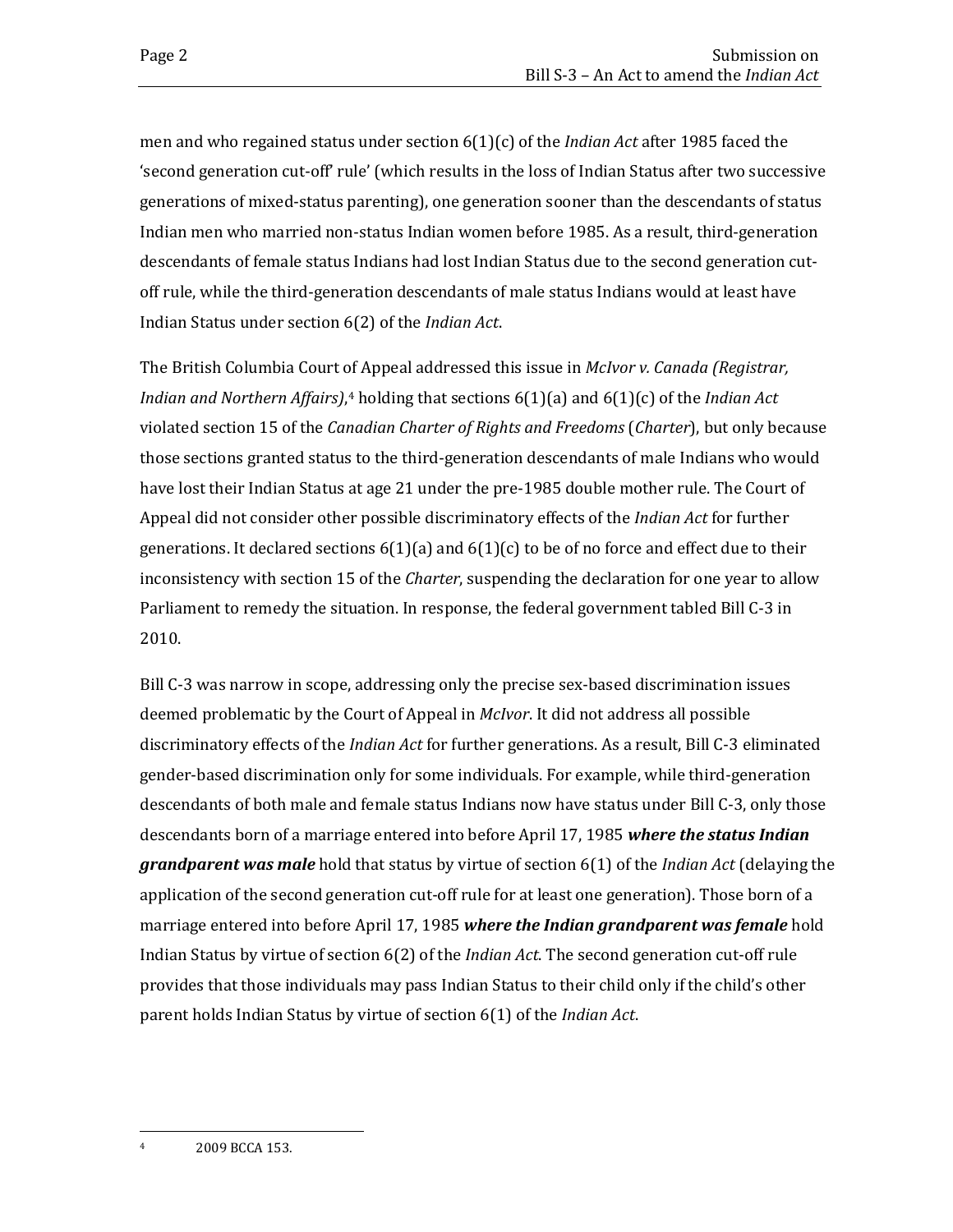Bill C-3 also created additional problems. For example, section 6(1)(c.1)(iv)discriminated against those not wishing to have a child in that it required people have a child to be eligible to hold Indian Status under section 6(1)(c.1) of the *Indian Ac*t (as opposed to section 6(2)).

## <span id="page-6-0"></span>**III.** *DESCHENEAUX V. CANADA*

Bill C-3's failure to address more comprehensively the discriminatory effects of the *Indian Act* status provisions led to a *Charter* challenge before the Superior Court of Quebec. *Descheneaux v Canada* involved three plaintiffs, Stéphane Descheneaux, as well as Susan and Tammy Yantha.

Stéphane Descheneaux is the third-generation descendant of a female status Indian. He was born of a marriage that occurred before April 17, 1985, but because of the unaddressed discriminatory effects of the second generation cut-off rule, he received section 6(2) status after Bill C-3 passed. Mr. Deschenaux was ineligible to pass any Indian Status to his children, as the mother of his children did not have Indian Status. Had Mr. Deschenaux been the thirdgeneration descendant of a male status Indian rather than a female status Indian, he would have received Indian Status via section 6(1) of the *Indian Act* after Bill C-3 was passed, and could have at least passed section 6(2) status to his children.

Susan Yantha is the daughter of a status Indian man and a non-status Indian woman, born out of wedlock in 1954. As a female child born out of wedlock, she was born without status. After Bill C-31 was passed in 1985, she gained section 6(2) status. Had she been a man, she would have been born with section  $11(c)$  status, and would have preserved her status under section 6(1) of the *Indian Act* after 1985. Ms. Yantha would at least have been able to pass on section 6(2) status to her children. This situation did not change after Bill C-3 was passed in 2010.

Tammy Yantha is Susan Yantha's daughter. As a result of her mother's gender, Tammy Yantha had no Indian Status. Her daughter, Julia Yantha, also had no Indian Status. Had Susan Yantha been a man, Tammy Yantha would have been born with section 6(1) Indian Status, and Julia Yantha would have been born with at least section 6(2) Indian Status.

In each of these cases, the Quebec Superior Court determined that the plaintiffs received differential treatment because of ongoing gender-based discrimination in the Indian Status registration system. The Court declared that sections  $6(1)(a)(c)$  and  $(f)$ , as well as section  $6(2)$ , of the *Indian Act* violated section 15 of the *Charter*. The violation was not justified under section 1 of the *Charter*, and the sections were declared inoperative. The declaration of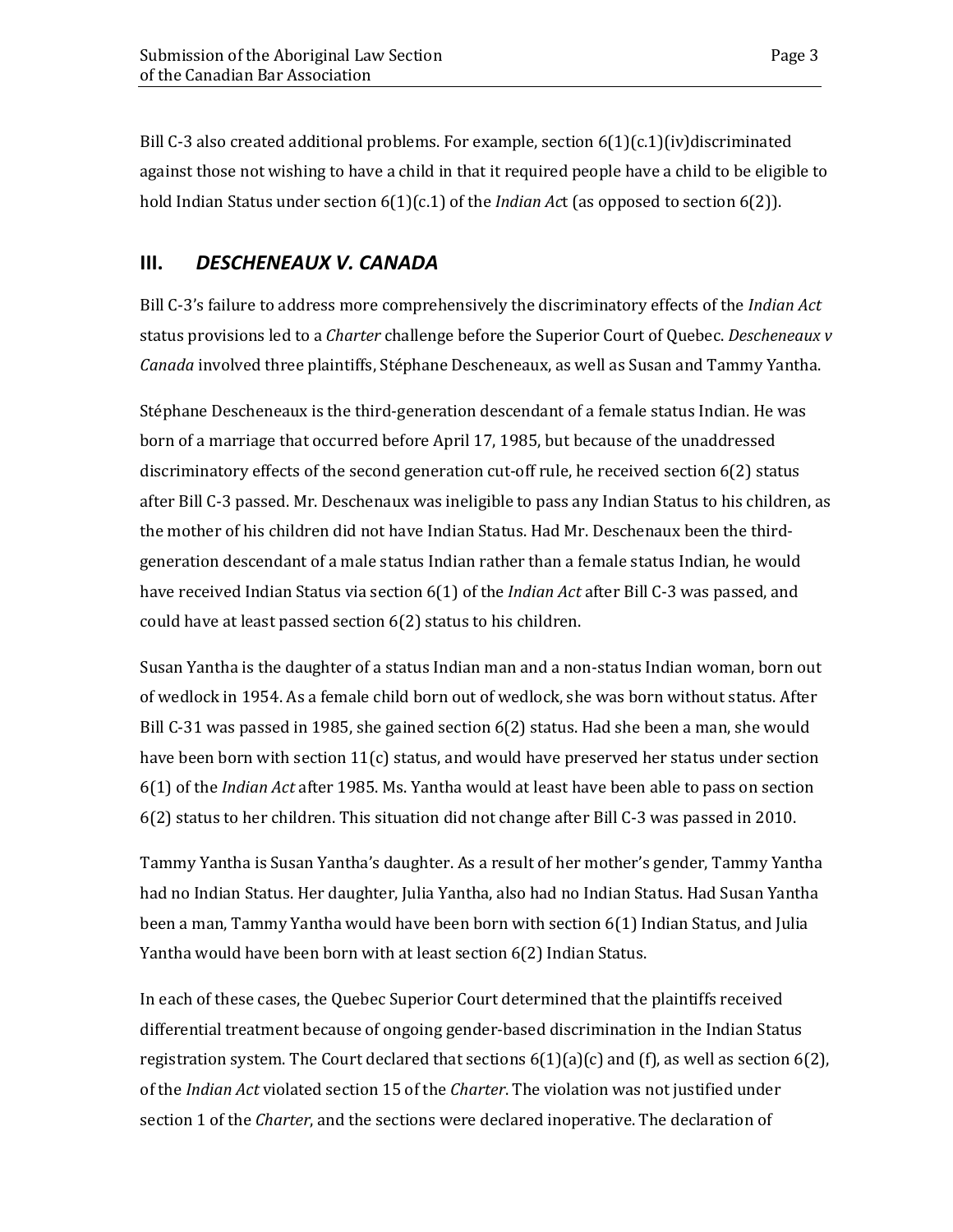invalidity was suspended for 18 months (until February 3, 2017), to allow Parliament to remedy the discrimination.

## <span id="page-7-0"></span>**IV. GOVERNMENT'S FIDUCIARY OBLIGATIONS**

In response to the decision in *Descheneaux*, the government began consultations with several national and regional First Nations associations in September 2016. Consultations are scheduled to continue until at least December 2, 2016.[5](#page-7-1)

The government also introduced Bill S-3 on October 25, 2016, leaving less than three and a half months for Parliament to consider the government's response to *Deschenaux*, or the Indigenous community's reaction to that response. During that time, there are less than 40 House of Commons sitting days, and less than 30 Senate sitting days.

This timeline is problematic. In *Haida Nation v. British Columbia (Minister of Forests)*,[6](#page-7-2) the Supreme Court of Canada recognized that the Honour of the Crown gives rise to a duty to consult and, where appropriate, accommodate First Nations when Canada considers activities that might impact Aboriginal rights. Consultations must be meaningful and in good faith. Further, Article 19 of the *United Nations Declaration on the Rights of Indigenous Peoples* provides that, before adopting and implementing legislative measures that may affect Indigenous peoples, States shall consult and cooperate in good faith with them in order to obtain their free, prior and informed consent.

Allowing less than three and a half months for the legislative process for Bill S-3 before the February 3, 2017 deadline, while other consultations are still underway, leaves little time for Parliament to ensure that the consultations are concluded and any required amendments considered, before the *Indian Act* provisions struck down in *Deschenaux* become inoperative.

#### **RECOMMENDATION**

**1. The CBA Section recommends that the House of Commons committee not report Bill S-3 to the House of Commons until all currently scheduled** 

<span id="page-7-1"></span> $\overline{5}$ <sup>5</sup> See *Debates of the* Senate, 42nd Parl, 1st Sess, No 150 (15 November 2016) at 1520 (Hon Serge Joyal): "I hear that there will be consultations November 16 with the File Hills Qu'Appelle Tribal Council; November 26 with the Madawaska Maliseet First Nation; November 23 with Atlantic Native Women's Association of Canada; November 24 with Mi'gmawe'l Tplu'taqnn Incorporated in New Brunswick; the Southern Chiefs of Manitoba on December 1; and Quebec Native Women on December 2."

<span id="page-7-2"></span><sup>6</sup> 2004 SCC 73.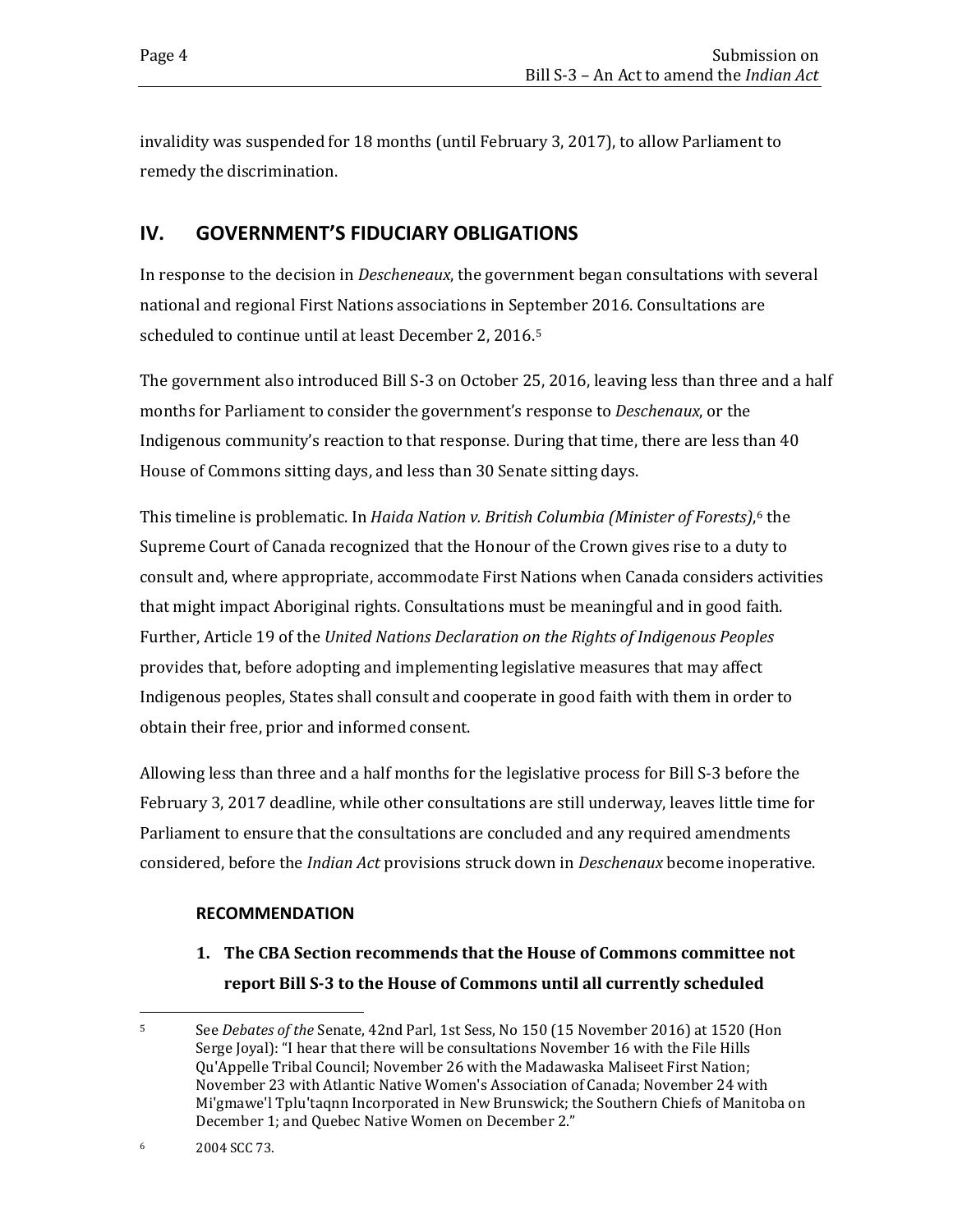**consultations have ended and the Minister of Indigenous and Northern Affairs confirms that no further amendments are required to the Bill.** 

## <span id="page-8-0"></span>**V. IDENTIFYING AND REDRESSING DISCRIMINATORY SITUATIONS**

In *Descheneaux*, the trial judge noted that "*McIvor* could have enabled Parliament to make more sweeping corrections than what was accomplished by the measures in the 2010 Act."[7](#page-8-1) She also pointed out that "Parliament chose to limit the remedy to the parties in *McIvor* and those in situations strictly identical to theirs. It did not attempt to identify the full measure of the advantages given the privileged group identified in that case", which is "obviously not desirable" from the perspective of Canadian citizens.[8](#page-8-2)

Much as was the case following *McIvor*, Bill S-3 does not redress the broad question of inequities resulting from the *Indian Act*'s status provisions. For instance, in situations of unstated paternity (where a mother with Indian Status cannot confirm the Indian Status of the father of her child), the father is presumed not to have Indian Status. This presumption imposes a limit on a woman's ability to pass her Indian Status to her children. Further, Bill S-3 also does not address age-based discrimination introduced in 1985 by Bill C-31, which provides individuals entitled to Indian Status born prior to April 17, 1985 with status under section 6(1) regardless of parentage, while individuals born on or after April 17, 1985 only acquire status under section 6(1) if both parents had Indian Status.

As the trial judge noted, the judgment in *Deschenaux* does not exempt Parliament "from taking the appropriate measures to identify and settle all other discriminatory situations that may arise from the issue identified", and that "Parliament should not interpret this judgment as strictly as it did the BCCA's judgment in McIvor."<sup>[9](#page-8-3)</sup> The trial judge clearly called on Parliament to consider potential inequities under the *Indian Act* in broader terms, regardless of any difficulties the task may present.[10](#page-8-4)

#### **RECOMMENDATION**

**2. The CBA Section recommends that Parliament take concrete measures to ensure that Bill S-3 is appropriately reviewed in a timely manner after it** 

<span id="page-8-1"></span> $\overline{7}$ <sup>7</sup> 2015 QCCS 3555 at para 223.

<span id="page-8-2"></span><sup>8</sup> 2015 QCCS 3555 at para 238, 240.

<span id="page-8-3"></span><sup>9</sup> 2015 QCCS 3555 at para 235, 243.

<span id="page-8-4"></span><sup>10</sup> 2015 QCCS 3555 at para 242.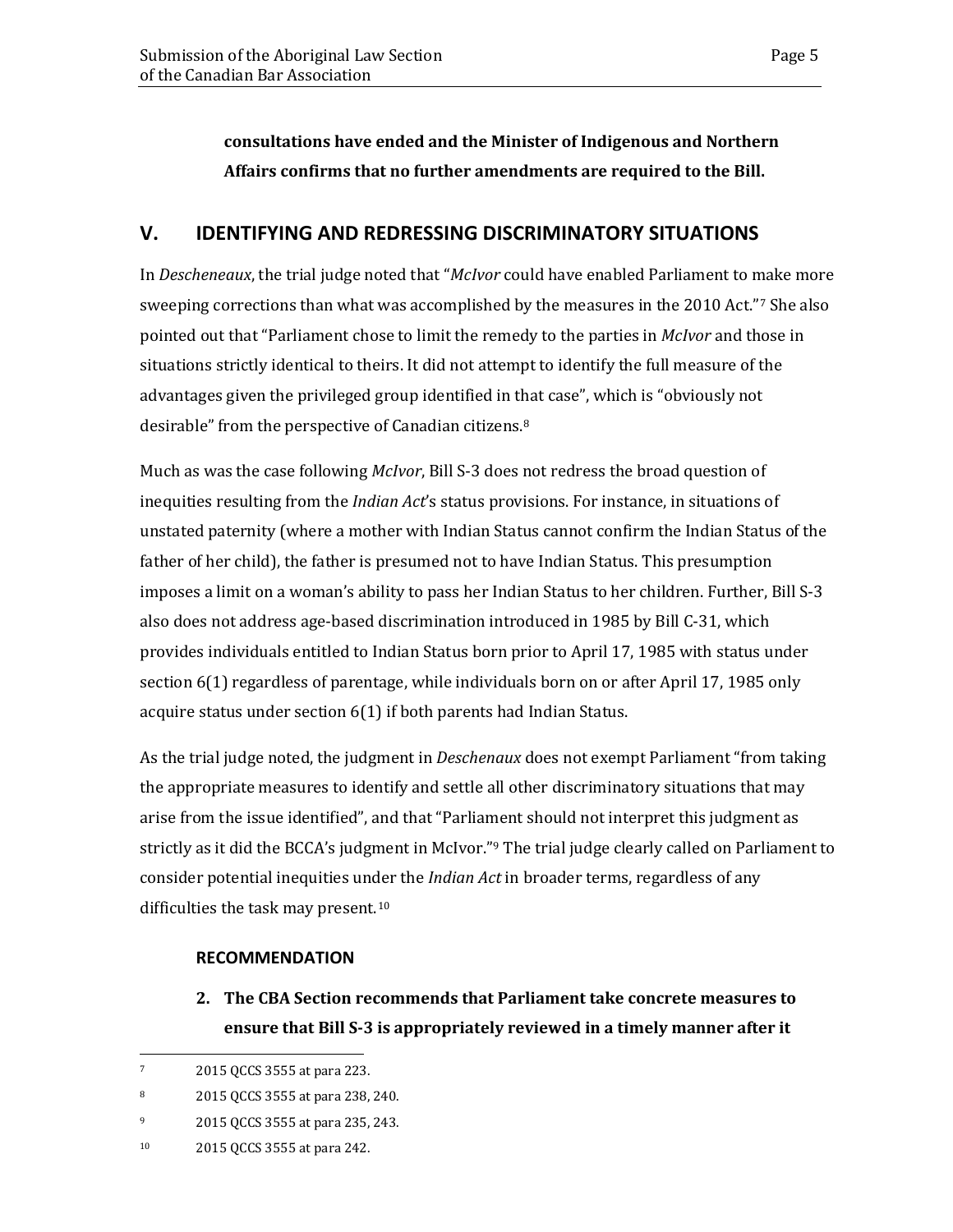**comes into force to ensure it has effectively eradicated inequities in the** 

*Indian Act's* **Indian registration system, to minimise future court challenges.** 

**Bill S-3 should be amended to add (after section 8):** 

**Review by committee**

**8.1 (1) At the start of the eighteenth month after the day on which this Act receives Royal Assent, the provisions enacted by this Act are to be referred to the committee of the Senate, of the House of Commons or of both Houses of Parliament that may be designated or established for the purpose of reviewing the provisions.**

**Report**

**(2) The committee to which the provisions enacted by this Act are referred is to review them and the state of remaining inequities in Indian registration in Canada and submit a report to the House or Houses of Parliament of which it is a committee, including a statement setting out any changes to the provisions that the committee recommends.**

## <span id="page-9-0"></span>**VI. EXISTING REGISTRANTS**

In *Descheneaux*, the trial judge declared sections 6(1)(a), (c) and (f), as well as section 6(2) of the *Indian Act* inoperative, suspending the declaration of invalidity until February 3, 2017. These set out the basis for Indian registration entitlement, and are key to the *Indian Act*'s Indian Status regime.

The proposed amendments in Bill S-3 would re-enact these key provisions, and implement amendments to ensure that they are consistent with the *Charter*. No one would lose Indian Status as a result of the amendments in Bill S-3.

The Bill would come into force, or be deemed to come into force, on a day to be fixed by Order in Council, which must correspond to the day when the suspension of the declaration of invalidity expires. This would ensure no interruption in the entitlements conferred by the invalidated provisions. As with a similar coming into force provision in Bill C-3, this is intended to protect the rights of people entitled to register or who were registered under the invalidated sections.

While aspects of Bill S-3 are promising, the presence of section 8 would prevent anyone previously denied Indian Status as a result of the gender discrimination addressed by Bill S-3 from taking legal action against the federal government. This is particularly problematic. As we said in the CBA Section's April 2010 submission on Bill C-3, gender inequity in registration was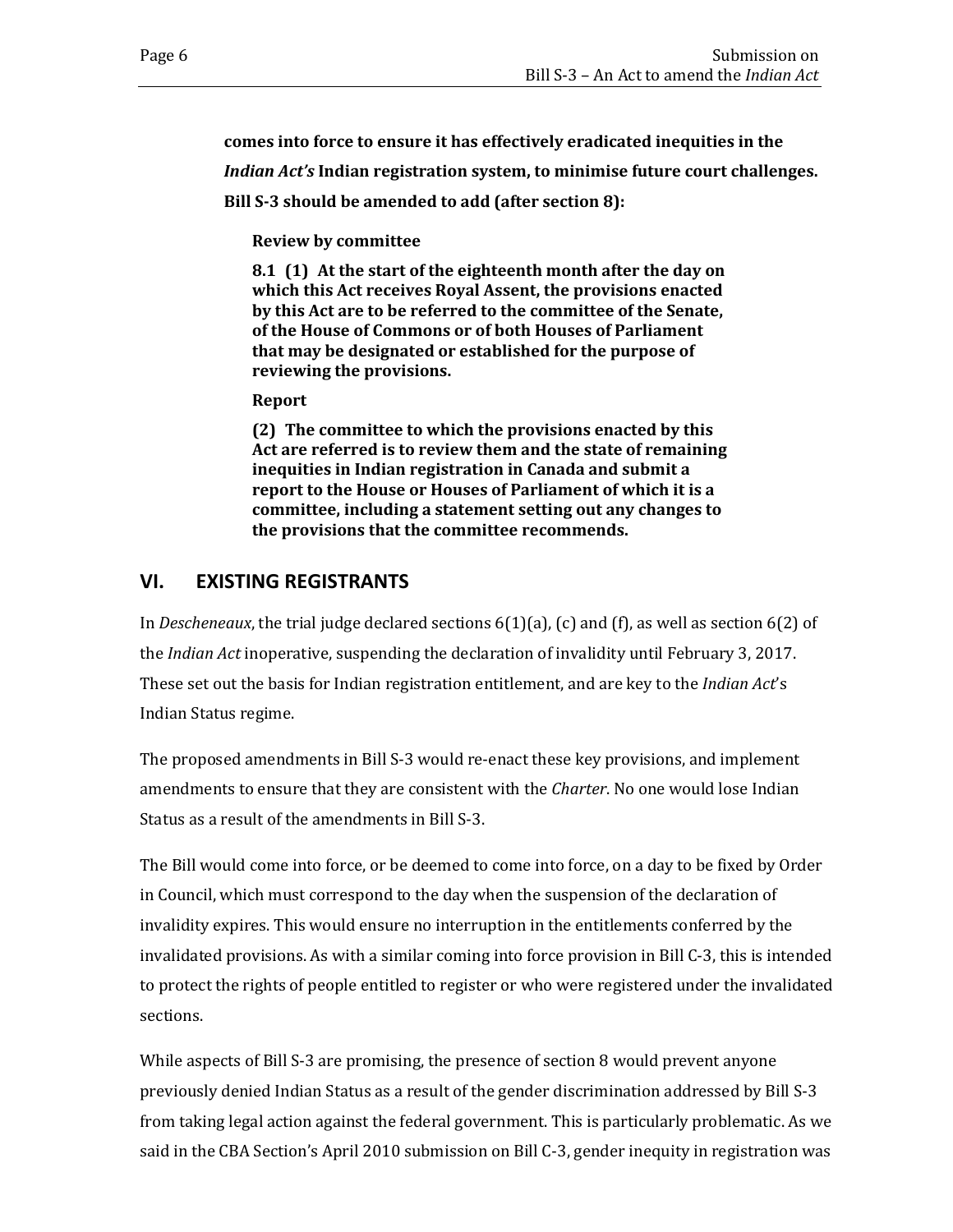not fully eradicated by Bill C-3's provisions and further amendments were needed to achieve this objective. The federal government should have been aware that Bill C-3 did not ensure that the *Indian Act* was fully consistent with the *Charter*, but no steps were taken to achieve consistency. In these circumstances, section 8 of Bill S-3 should not immunize the federal government from failing to act until ordered to do so by the Quebec Superior Court.

#### **RECOMMENDATION**

**3. The CBA Section recommends that section 8 be removed from Bill S-3.**

#### <span id="page-10-0"></span>**VII. BAND MEMBERSHIP**

As we said in 2010 on Bill C-3, the level of funding to support First Nations must be reconsidered in light of new gender equity provisions. This must occur before Bill S-3 comes into force, as band membership will likely increase after passage of the bill. This would result because people may be assigned to a band membership list as soon as they are registered with Indian Status (for any band whose membership is determined by Indigenous and Northern Affairs Canada under section 11 of the *Indian Act)* or for bands that have adopted a membership code that relies at least in part on the *Indian Act*'s status provisions.

As already recognized during debate on Bill S-3, as many as 28,000 to 35,000 individuals could become entitled to be registered and placed on band lists as a result of Bill S-3.[11](#page-10-1) At present, Bill S-3 fails to give additional resources for First Nations to provide sufficient capacity to manage the addition of individuals who would gain status under Bill S-3. The increase in people with Indian Status, coupled with a lack of funding could lead some First Nations to adopt more restrictive membership codes, as occurred after Bill C-31 in 1985, which could in turn lead to altogether different equity problems in the future.

The number of individuals who could become entitled to be registered and placed on band lists as a result of Bill S-3 would also require increased resources for Indian and Northern Affairs Canada units responsible for registering those individuals. The time these individuals have been excluded from Indian Status should not be increased due to a lack of capacity on the part of the federal public service.

<span id="page-10-1"></span> $11$ 

<sup>11</sup> *Debates of the* Senate, 42nd Parl, 1st Sess, No 150 (1 November 2016) at 1620 (Hon Frances Lankin).